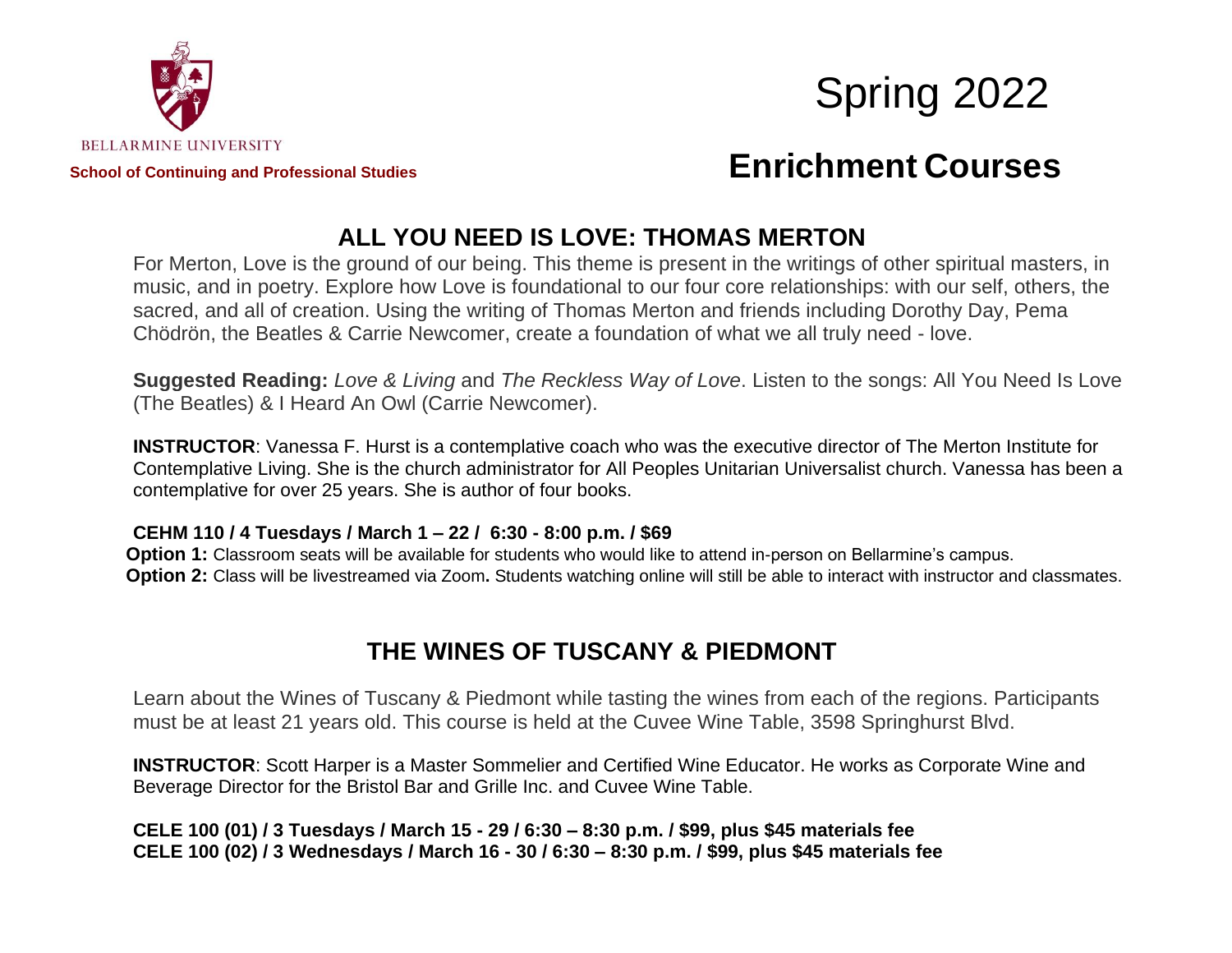# **KENTUCKY BOURBON PRIMER**

In 1964 an Act of Congress declares Bourbon as "America's Native Spirit." Get a primer on the history, production, and styles of Kentucky Bourbon, all while tasting delicious Kentucky Bourbons. Participants must be at least 21 years of age. Class will be held at Cuvee Wine Table, 3598 Springhurst Blvd.

**INSTRUCTOR:** Scott Harper is a Master Sommelier and Certified Wine Educator. He works as Corporate Wine and Beverage Director for the Bristol Bar and Grille Inc. and Cuvee Wine Table.

**CELE 110 (01) / Tuesday, March 12 / 6:30 – 8:30 pm / \$29, plus \$30 materials fee**

## **MUSIC PREP PROGRAM**

The Bellarmine University Music and Theater Department Preparatory Division is a non-credit program which provides community outreach and continuing education programs in Music and Theater Arts for all ages and levels. We offer lessons at 3 levels: Beginner (30 min lesson), Intermediate (45 min lesson), and Advanced (60 minute lesson) in 6 or 12 week increments. Lessons are available for the following: Piano, Guitar, Voice, Drums, Jazz Piano, Violin, Accordion, and Acting. To register and learn more, visit [https://www.buprepmusicandtheater.com/.](https://www.buprepmusicandtheater.com/)